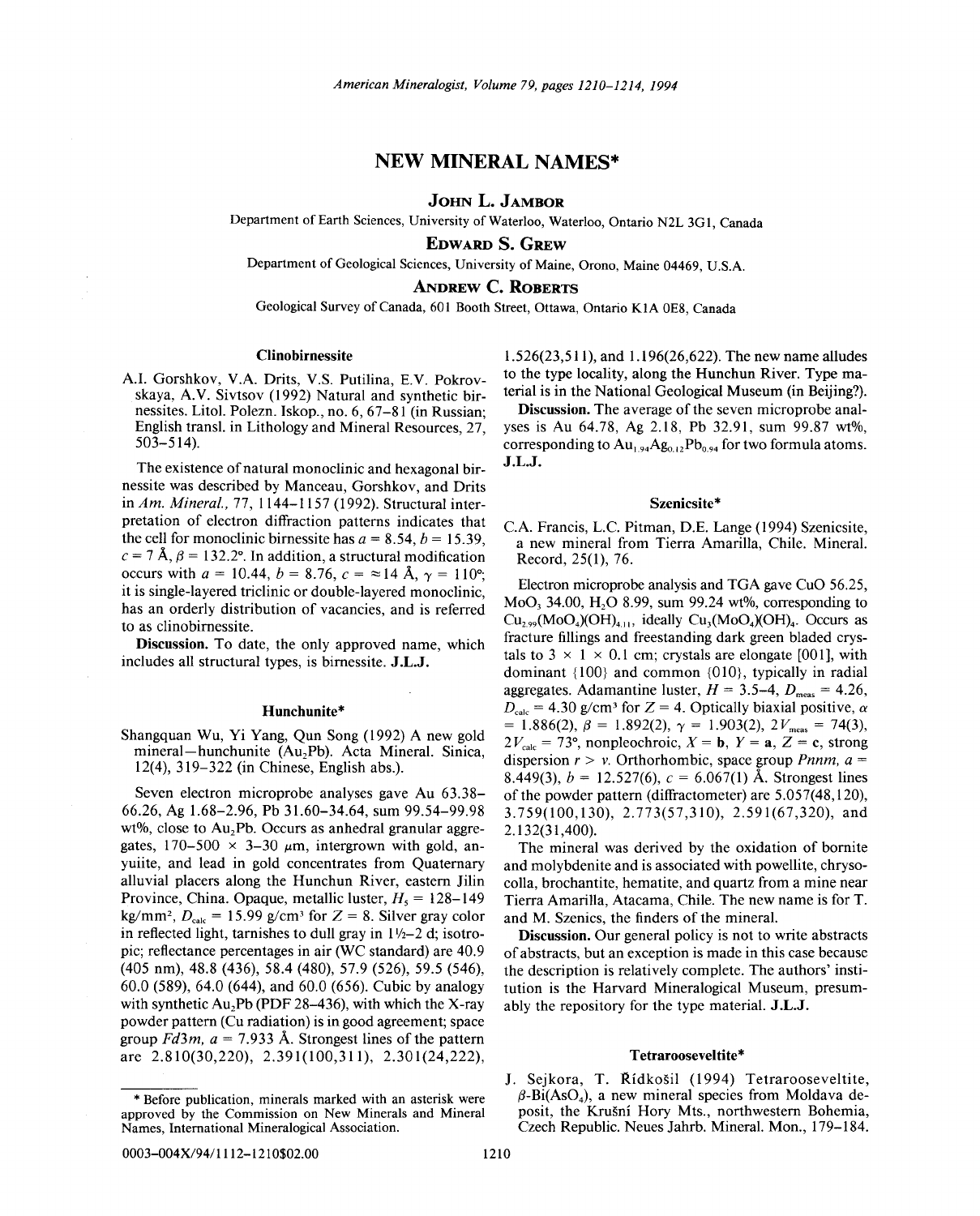The mineral consists of grains up to 50  $\mu$ m in diameter that form powdery aggregates up to 10 mm in diameter on fluorite and barite. White to yellowish color, earthy luster, nonluminescent, soluble in cold HCl,  $D_{\text{calc}} = 7.64$  $g/cm<sup>3</sup>$  for  $Z = 4$ . Optically uniaxial positive, mean  $n =$ 2.20(5). Electron microprobe analysis (average of six) gave Bi<sub>2</sub>O<sub>3</sub> 66.96, As<sub>2</sub>O<sub>3</sub> 33.02, P<sub>2</sub>O<sub>3</sub> 0.03, sum 100.01 wt%, corresponding to  $Bi(AsO<sub>4</sub>)$ . The X-ray powder pattern is in good agreement with that of synthetic tetragonal Bi(AsO<sub>4</sub>), and by analogy  $a = 5.085(5)$ ,  $c = 11.69(2)$  Å, space group *14/a;* strongest lines of the pattern (13 lines given; diffractometer, Cu radiation) are 4.660(11,101), 3.066(100,112), 2.546(12,200), 1.933(55,204; overlaps fluorite), 1.797(11,220), 1.581(10,107), and 1.551(17,312).

The mineral occurs as an oxidation product associated with bayldonite, malachite, and mimetite in a fluorite  $+$ barite + quartz vein in the Moldava Bi-Ag-As-Co-Ni deposit near Teplice, Czech Republic. The name alludes to the tetragonal symmetry and polymorphism with rooseveltite (monoclinic). Type material is in the Národní Museum, Praha (Prague). J.L.J.

## $Au(Te, TI), Cu<sub>3</sub>(Bi, TI)S<sub>4</sub>$

S.V. Nechaev, S.N. Bondarenko (1993) Thallium minerals in the Ukranian Shield. Mineral. Zhurnal, 15(1), 75-79 (in Russian).

Electron microprobe analyses gave Au 56.54, 56.32, Te 22.72, 21.65, T1 18.19, 19.83, sum 97.44, 97.80 wt%, corresponding to  $Au(Te_{0.64}Tl_{0.32})_{z_{0.96}}$ . Microprobe analysis of another mineral gave TI16.0, Cu 23.8, Fe 0.7, Bi 42.2, Ag 0.4, Pb 0.1, S 16.0, Te 0.1, Se 0.2, sum 99.5 wt%, corresponding to  $(Cu_{2.88}Fe_{0.1})_{22.98}$  (Ni<sub>1.55</sub>Tl<sub>0.6</sub>)<sub>22.15</sub>S<sub>3.84</sub>, simplified as  $Cu<sub>3</sub>(Bi, TI)<sub>2</sub>S<sub>4</sub>$ . The minerals occur with Bi and Sb sulfosalts and thalcusite in scheelite-bearing skarns of the Kamensk deposit in the Ukranian Shield. J.L.J.

## $(Pd, Pt)$ <sub>4</sub>Sb<sub>3</sub>,  $(Pd, Cu)$ <sub>3</sub>Sb,  $(Pd, Rh)$ <sub>2</sub> $(Sb, As)$ ,  $(Rh, Ir)SbS$ ,  $(Ni,Fe,Rh)S$ ,  $(Rh,Pt)$ <sub>3</sub> $(Fe,Ni)$ <sub>3</sub>S<sub>s</sub>

T.L. Evstigneyeva, A.S. Kudryavtsev, N.S. Rudashevskiy (1992) Minerals of the platinum-group elements from Yubdo (Ethiopia): New data. Mineral. Zhurnal, 14(1), 29-41 (in Russian).

The unnamed minerals were found in the heavy concentrates from placers of the Yubdo platinum deposit, middle course of the Birbir River, eastern Welega Province, Ethiopia. The predominant minerals in the heavy concentrates are isoferroplatinum, tetraferroplatinum, and nickelian tulameenite. Closely associated minerals include Os-Ir-Ru-Pt-Rh alloys (e.g., Os, Ir), sperrylite, irarsite, hollingworthite, erlichmanite, laurite, and stibiopalladinite. Gold, cubanite, bornite, chalcopyrite, galena, chromite, and magnetite are also found in the heavy fraction. The material rich in Pt, Ir, and Os is inferred to have had a magmatic origin and subsequently altered under hydrothermal and near-surface (during laterization)

conditions. The minerals reported here are inferred to have formed during the concluding part the hydrothermal metasomatic stage.

## $(Pd, Pt)$ <sub>4</sub> $Sb<sub>3</sub>$

Electron microprobe analysis gave Pt 13.40, Pd 58.60, Ir 0.15, Rh 0.20, Cu 0.75, Fe 0.05, Sb 58.60, As 0.29, sum 98.74 wt%, corresponding to  $(Pd_{3.43}Pt_{0.42}Cu_{0.07})_{33.92}Sb_{3.01}$ that is, a possible Pd analogue of genkinite. The mineral occurs as inclusions up to 10  $\mu$ m in a highly fractured grain of isoferroplatinum.

## $(Pd,Cu)$ <sub>3</sub>Sb

Electron microprobe analysis gave Pt 0.91, Pd 71.30, Ir 0.05, Rh 0.07, Cu 1.30, Fe 0.03, Sb 28.00, Bi 0.27, sum 101.93 wt%, corresponding to  $( Pd_{2.88}Cu_{0.08})_{2.296}Sb_{1.0}$ . The mineral occurs as inclusions up to 10  $\mu$ m in an unfractured isoferroplatinum matrix in which stumpflite was also found.

## $(Pd,Rh)$ <sub>,</sub> $(Sb, As)$

Electron microprobe analysis gave Pt 0.90, Pd 36.20, Ir 0.03, Rh 30.50, Ru 0, Cu 0.04, Fe 0.07, As 11.90, Sb 19.70, Bi 0.36, sum 99.70 wt%, corresponding to  $(Pd_{1.06}Rh_{0.92}Pt_{0.01})_{\Sigma1.99}Sb_{0.50}As_{0.49}$ . A segregation ( $\leq 20 \ \mu m$ ) of the mineral is enclosed with hollingworthite and stibiopalladinite in an isoferroplatinum grain; Ir-Os alloys and tulameenite are nearby.

## (Rh,Ir)SbS

Electron microprobe analysis gave Pt 1.90, Ir 27.00, Rh 16.87, Ru 0.08, Fe 0.01, As 0.98, Sb 43.33, S 9.71, sum 99.88 wt%, corresponding to  $(Rh_{0.57}Ir_{0.42}Pt_{0.03})_{\Sigma1.02}$ - $Sb_{1.08}(S_{0.93}As_{0.03})_{z0.96}$ , that is, a possible Rh analogue of tolovkite, with which it might form an isomorphous series.

## (Ni,Fe,Rh)S

Four electron microprobe analyses of Rh-rich varieties gave the following ranges: Pt 0.70-1.20, Ir 6.54-7.21, Rh 26.50-28.20, Fe 15.60-17.80, Ni 10.10-11.60, Cu 4.05- 4.71, Co 0.08-1.11, S 31.80-32.10, sum 99.72-100.39 wt%, corresponding to (one example)  $(Fe<sub>0.30</sub>Rh<sub>0.29</sub>Ni<sub>0.21</sub>$  $Cu_{0.07}Ir_{0.04}Co_{0.02}Pt_{0.01}$ <sub>20.94</sub>S<sub>1.06</sub>. An Ir-rich variety gave Pt 2.50, Ir 19.40, Rh 16.20, Fe 12.20, Ni 13.10, Cu 4.96, Co 0.63, S 30.20, sum 99.19 wt%, corresponding to  $(Ni_{0.26}Fe_{0.25}Rh_{0.18}Ir_{0.12}Cu_{0.08}Pt_{0.02})_{\text{20.92}}S_{1.08}$  per 2 apfu. In reflected light, brown with an olive tint. Forms segregations up to 70  $\mu$ m across in fractures and cavities in Pt-Fe alloys, (e.g., isoferroplatinum) and encloses 15- $\mu$ m crystals of rhodian pentlandite. Erlichmanite and Os-Ir-Pt alloys also are present.

## $(Rh, Pt, Ir)$ <sub>3</sub> $(Fe, Ni, Cu)$ <sub>3</sub>S<sub>s</sub>

Electron microprobe analysis of a single grain gave Pt 20.66, Ir 6.14, Rh 21.23, Cu 2.48, Fe 9.40, Ni 8.55, S 29.89, sum 98.35 wt%, corresponding to  $(Rh_{0.88}Pt_{0.46}Ir_{0.14}$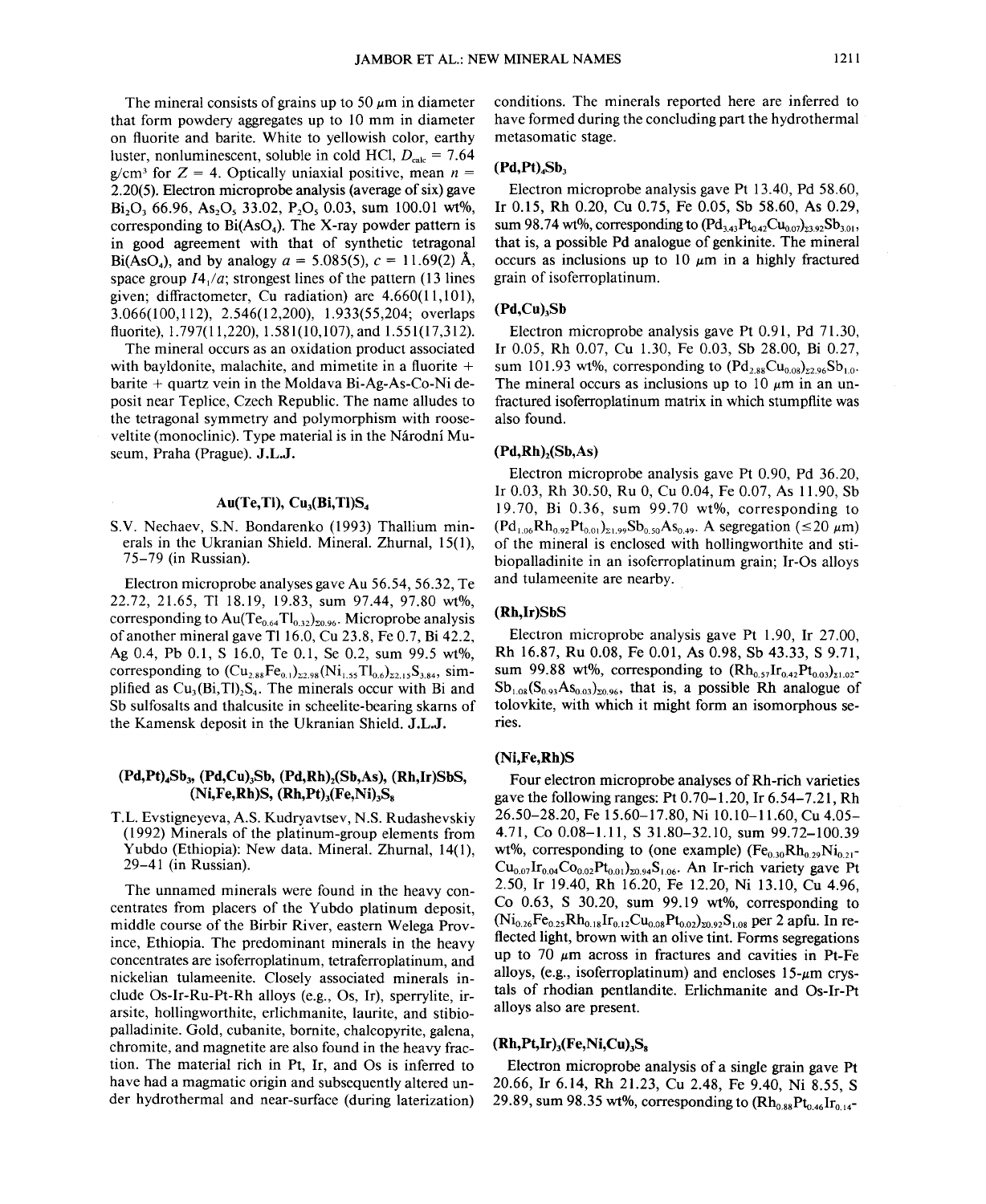$Fe<sub>0.73</sub>Ni<sub>0.63</sub>Cu<sub>0.17</sub>$ <sub>23.0</sub>S<sub>4.0</sub>. The mineral occurs in an isoferroplatinum grain and resembles platinum thiospinels.

Discussion. Pd<sub>2</sub>Sb<sub>3</sub> has also been reported to occur in Australia (abs. in *Am. Mineral.,* 78, p. 848 and 1111, 1993). For previous reports of possible RhSbS, see *Am. Mineral.,* 76,1216-1217,1989, and 78, p. 1111, 1993. (Ni,Ir,Fe)S has been reported from the Thetford mines, Quebec (abs. in *Am. Mineral.,* 76, p. 1437, 1991).  $(Rh, Pt, Ir)_{3}$  (Fe, Ni, Cu)<sub>3</sub>S<sub>8</sub> seems to differ from the possible Fe analogue of cuprorhodsite,  $F_RRh_2S_4$ . X-ray study is needed to clarify the nature of all these unnamed minerals. E.S.G.

## $(Pd,Cu)$ , Te<sub>3</sub>.  $(Pd,Ag,Ni)$ , Te<sub>4</sub>.  $(Pd,Ni)$ , As<sub>3</sub>

R. Petrunov, P. Dragov, G. Ignatov, H. Neykov, Ts. 11 iev, N. Vasileva, V. Tsatsov, S. Djunakov, K. Doncheva (1992) Hydrothermal PGE mineralization in the Elacite porphyry copper deposit (the Sredna Gora metallogenic zone, Bulgaria). Doklady Bulg. Akad. Nauk., 45(4), 37-40.

The minerals occur in a fault zone up to 150 m wide in the main bornite  $+$  chalcopyrite  $+$  pyrite assemblage that forms the bulk of the commercial ore. The PGM and various sulfides and tellurides occur predominantly as grains of  $1-20 \mu m$ ; merenskyite (to 70  $\mu$ m) is the most common of the PGM, and palladoarsenide is present as fewer and smaller grains. Also present are rammelsbergite, with 18.45 wt% Pd, and sparse amounts of three unnamed minerals as follows.

## $(Pd,Cu)$ <sub>2</sub>Te<sub>3</sub>

Electron microprobe analysis gave Pd 27.38, Pt 0.39, Fe 0.64, Cu 4.55, Te 65.45, Bi 0.83, S 0.75 wt%, corresponding to  $(Pd_1, Cu_0, Fe_{0.1})_{22.0}(Te_2, S_{0.1})_{23.0}$ . White with a faint creamy tinge in reflected light, slightly anisotropic; reflectance close to that of merenskyite.

## $(Pd, Ag, Ni)$ , Te<sub>4</sub>

Microprobe analysis (some interference from chalcopyrite) gave Pd 16.57, Ni 3.14, Fe 0.47, Ag 16.06, Cu 1.21, Te 61.91, S 0.65 wt%, corresponding to  $(Pd_{1,2}Ag_{1,2}Ni_{0,4}Cu_{0,1}Fe_{0,1})_{23,0}(Te_{3,8}S_{0,2})_{24,0}$ . Blue- to browntinged gray color in reflected light; strongly anisotropic, with polarization colors from brown to gray; reflectance similar to that of weissite.

## $(Pd, Ni, Ag)<sub>4</sub>As<sub>3</sub>$

Microprobe analysis gave Pd 61.95, Ni 1.10, Ag 1.48, Te 1.77, As 33.70 wt%, corresponding to  $(\text{Pd}_{3.78}\text{Ni}_{0.12}$ - $A_{\mathcal{B}_{0.09}}$ <sub>23.99</sub>(As<sub>2.92</sub>Te<sub>0.09</sub>)<sub>23.01</sub>. In reflected light, creamy pink, moderately anisotropic, reflectance between those of pyrite and chalcopyrite.

Discussion. Pd.As, has also been reported to occur in the Zechstein Cu deposits *(Am. Mineral.,* 74, p. 1219, 1989). J.L.J.

## $Bi<sub>5</sub>AuS<sub>4</sub>$ ,  $(Bi<sub>1</sub>Pb)<sub>5</sub>AuS<sub>4</sub>$ ,  $(Bi<sub>1</sub>Pb)<sub>6</sub>AuS<sub>3</sub>$ ,  $(Bi<sub>1</sub>Pb)<sub>6</sub>AuS<sub>3</sub>$ ,  $(Bi, Pb)_6AuS_3$ ,  $(Bi, Au)_4S_5$ ,  $(Bi, Au, Pb)_6S_3$

Z.N. Pavlova, V.L. Levin, B.M. Tasov (1991) New forms of occurrence of gold and bismuth in a copper-gold ore deposit of Kazakhstan. Izvest. Akad. Nauk Kazakhskov SSR, 1991(3), 63–68 (in Russian).

The bismuth gold sulfides occur with arsenopyrite in low-sulfide quartz veins that cut hydrothermally altered diorites (locally, basic effusive rocks) in northwestern Kazakhstan. These sulfides, although not overly rare in this ore type, form grains not exceeding a few micrometers in diameter (maximum 30  $\times$  50  $\mu$ m). Bismuth gold sulfides free of Pb are intergrown with  $Bi<sub>3</sub>Te<sub>1.2</sub>S<sub>0.8</sub>$ , galena, native bismuth, and gold; less commonly with lead bismuth sulfosalts, cosalite, and maldonite. The bismuth gold sulfides, as well as the Au-Te-Bi mineral association as a whole, formed at the end of the hydrothermal process after arsenopyrite and the main mass of iron copper zinc sulfides. In reflected light, the bismuth gold sulfides (except those containing little Au) look the same and resemble cosalite and bismuthinite, differing from these by being pinkish or purplish (one nicol) and brownish to reddish (crossed nicols). Reflectances  $(R_1, R_2)$  are plotted from  $\lambda$  $= 440$  to 740 nm for Bi<sub>s</sub>AuS<sub>4</sub>, (Bi,Pb)<sub>5</sub>AuS<sub>4</sub>, (Bi,Pb)<sub>6</sub>AuS<sub>4</sub>,  $(Bi, Pb)$ , AuS<sub>3</sub>, and  $(Bi, Pb)$ <sub>6</sub>AuS<sub>3</sub>. Hardness suggested by relative relief is greater than that of joséite  $(90 \text{ kg/mm}^2)$ and galena (60-110), and less than that of cosalite (160).

## Bi.AuS.

Electron microprobe analyses (average of five, pluses and minuses are deviations from the average) gave Bi 76.6, Au  $13.8 (+0.9, -1.7)$ , S  $9.5 (+0.4, -0.4)$ , sum  $99.9$ wt%, corresponding to  $Bi<sub>5.00</sub>Au<sub>0.95</sub>S<sub>4.05</sub>$ .

## $(Bi, Pb), AuS<sub>4</sub>$

Electron microprobe analyses (average of 12) gave Bi 68.0, Pb 6, Fe 0.7, Au 14.9 (+0.5, -0.6), S 9.8 (+0.3,  $-0.4$ ), sum 99.4 wt%, corresponding to  $\left(Bi_{4.36}Pb_{0.38}-\right)$  $Fe_{0.18}$ <sub>24.92</sub>Au<sub>1.00</sub>S<sub>4.08</sub>.

## $(Bi, Pb)$ <sub>6</sub>AuS<sub>4</sub>

Electron microprobe analyses (average of two) gave Bi 66.0, Pb 11, Fe 1.2, Au 13.2 (+0.1, -0.1), S 8.0 (+0.1,  $-0.2$ ), sum 99.4 wt%, corresponding to  $(Bi_{4.9}, Pb_{0.81}$  $Fe<sub>0.33</sub>$ <sub>26.06</sub>Au<sub>1.05</sub>S<sub>3.89</sub>.

## $(Bi, Pb)_{5}AuS_{3}$

Electron microprobe analyses (average of three) gave Bi 67.6, Pb 10, Fe 0.6, Au 14.3  $(+0.2, -0.3)$ , S 7.4  $(+0.4, -0.5)$ , sum 99.9 wt%, corresponding to  $(Bi_{4,26}Pb_{0,69}Fe_{0,11})_{25,06}Au_{0,96}S_{2,98}$ . Of the 11 X-ray diffraction lines obtained with a camera, only three are given: 2.405(50), 2.074(100), 1.810(30).

### $(Bi, Pb)$ <sub>6</sub>AuS<sub>3</sub>

Electron microprobe analyses (average of two) gave Bi 67.3, Pb 11, Fe 0.8, Au 13.6 (+0.2, -0.1), S 6.6 (+0.3,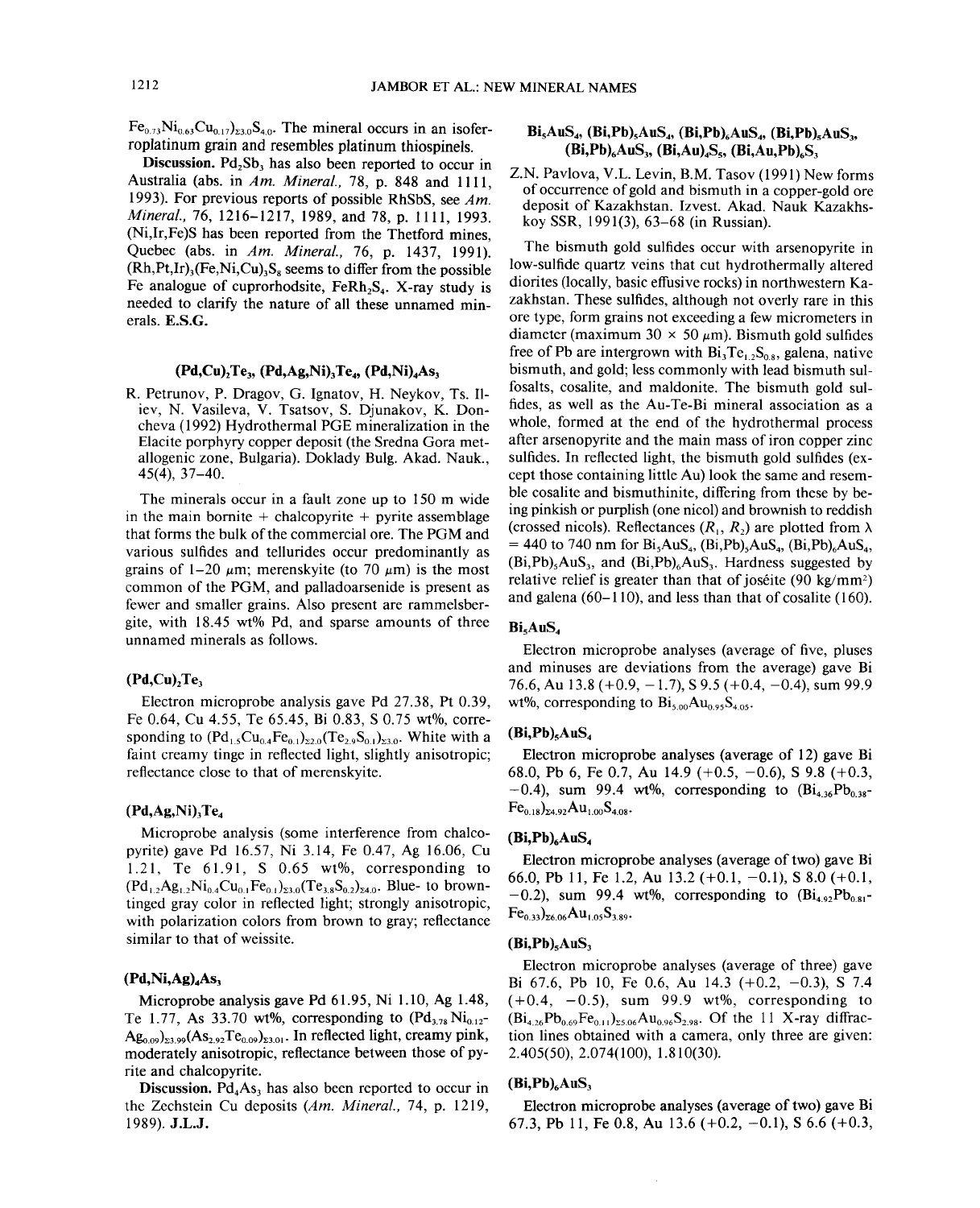$-0.3$ ), sum 99.3 wt%, corresponding to  $(Bi_{4.85}Pb_{0.80}Fe_{0.23})_{25.88}$  $Au_{1.04}S_{3.08}$ 

## $(Bi,Au)$ <sub>4</sub>S<sub>s</sub>

Electron microprobe analysis gave Bi 73.8, Au 4.6, S 14.9, sum 93.9 wt%, corresponding to  $(Bi_{3.78}Au_{0.25})_{24.03}S_{4.97}$ . In reflected light next to gold it resembles covellite in being bluish gray but differs by lacking anisotropic red colors.

## $(Bi,Au,Pb)$ <sub>6</sub>S<sub>3</sub>

Electron microprobe analysis gave Bi 78.8, Pb 4, Fe 0.7, Au 9.3, S 7.7, sum 100.5 wt% (Co not given), corresponding to  $(Bi_{4.85}Au_{0.61}Pb_{0.24}Fe_{0.17}Co_{0.04})_{25.91}S_{3.09}$ . Almost identical to bismuthinite in reflected light.

**Discussion.** The low total for  $(Bi,Au)_{4}S_{5}$  suggests that one or more constituents may have been overlooked during analysis of this compound.  $Bi<sub>s</sub>AuS<sub>4</sub>$  and  $(Bi<sub>s</sub>Pb)<sub>s</sub>AuS<sub>4</sub>$ have been reported from other localities *(Am. Mineral.,* 75, 434-435, 1990) and may be related by an isomorphous  $\text{Bi} = \text{Pb}$  substitution. **E.S.G** 

## (Co,Ni,Fe,Cu)AsS

L.Ye. Gertsen, P.Ye. Kotel'nikov, Ye.Ya. Yeremeyeva (1991) Rare minerals of the Koksay porphyry copper ores. Izvest. Akad. Nauk Kazakhskoy SSR, Ser. Geol., 1991(4),51-58 (in Russian).

Electron microprobe analysis gave Cu 2.10, Fe 9.49, Co 12.78, Ni 12.65, As 44.73, S 18.51, sum 100.26 wt%, corresponding to  $(Co_{0.38}Ni_{0.37}Fe_{0.29}Cu_{0.06})_{21.10}$ AsS. Color is pinkish white; isotropic. Reflectance increases monotonically from 42 to 51% with increasing wavelength from 440 to 740 nm, whereas that of cobaltoan gersdorffite from Koksay is mostly 40-45% for 440-740 nm (reflectances estimated from plots). The mineral forms tabular, xenomorphic grains  $1-6 \mu m$  in diameter, intergrown with tennantite and enclosed in chalcopyrite in copper mineralization in the pre-Silurian Koksay intrusion, Dzhungar area, eastern Kazakhstan.

Discussion. The mineral is distinct from gersdorffite in that  $Co > Ni$  and  $Co > Fe$ , but X-ray study is needed to confirm the isometric symmetry and distinction from cobaltite, alloclasite, and glaucodot. E.S.G.

## $Na_{1.23}Ca_{0.12}Y_{1.28}REE_{0.24}F_6$

YU.K. Kabalov, Ye.Y. Sokolova, A.P. Grigor'yev (1993) Determination of the crystal structure of the new mineral  $Na_{1,23}Ca_{0,12}Y_{1,28}TR_{0,24}F_6$  by the Rietveld method. Doklady Akad. Nauk, 330(6), 713-715 (in Russian).

Electron microprobe analysis (wt% not stated) gave the formula  $Na<sub>1.40</sub>Ca<sub>0.22</sub>(Y<sub>1.03</sub>La<sub>0.01</sub>Ce<sub>0.03</sub>Pr<sub>0.01</sub>Nd<sub>0.02</sub>Sm<sub>0.01</sub>$  $Gd_{0.04} Tb_{0.02} Dy_{0.12} Ho_{0.02} Er_{0.10} Yb_{0.08}$ <sub>21.49</sub>F<sub>6</sub>, ideally  $(Na,Ca)_{1.5}(Y,REE)_{1.5}F_6$ . The mineral typically forms grains up to 0.5 mm in diameter intergrown with quartz. Colorless, or locally with delicate rose color. Brittle, vitreous luster,  $D_{\text{meas}} = 4.45$  (method not specified),  $D_{\text{calc}} = 4.52$  $g/cm^3$  for  $Z = 1$ . Optically uniaxial positive,  $\epsilon = 1.495$ ,  $\omega$  $= 1.475$ . Powder X-ray data and the Rietveld method gave  $a = 5.9855(5)$ ,  $c = 3.5469(4)$  Å, space group  $P6\sqrt{m}$ , and structural formula  $Na_{0.87}(Na_{0.18}Ca_{0.06}Y_{0.64}Ce_{0.01}Nd_{0.01}Gd_{0.01}$  $Tb_{0.01}Dy_{0.02}Ho_{0.01}Er_{0.03}Yb_{0.02}ZF_6$ . The mineral occurs with riebeckite, astrophyllite, zircon, and pyrochlore in alkaline quartz + albite + microcline metasomatites of the Araskan rare-earth deposit, south slope of the Sayan Range, Russia.

Discussion. The mineral is inferred to be isostructural with gagarinite-(Y) and related to it by an isomorphic series  $NaCa(Y,REE)F -Na$ .  $(Y,REE)$ .  $F<sub>6</sub>$ . E.S.G.

## $K<sub>2</sub>(NH<sub>4</sub>)Mg<sub>3</sub>Cl<sub>3</sub>·18H<sub>2</sub>O$

M.G. Siemann (1994) Ammonium bearing carnallite  $[(K|NH<sub>4</sub>)McCl<sub>3</sub>·6H<sub>2</sub>O]$  in the salt mine Marie (MorsIeben). Neues Jahrb. Mineral. Mon., 97-100.

The mineral occurs as a precipitate associated with ammonium-bearing carnallite in solution pools in the Marie salt mine near Helmstedt, Germany. Chemical analysis gave K 9.54, NH<sub>4</sub> 2.06, Mg 8.82, Cl 39.2,  $(H, O)_{calc}$  39.9 wt%, corresponding to  $K_2(NH_4)Mg_3Cl_6 \cdot 18H_2O$ ; also contains 0.06-0.08 wt% Br and about 0.15% Rb. Occurs as euhedral prismatic crystals, twinned parallel to elongation, brittle, conchoidal fracture, no cleavage, parting parallel to twinning,  $H = 2.5$ ,  $D_{\text{meas}} = 1.531$  g/cm<sup>3</sup>. Optically biaxial,  $\alpha = 1.480, \beta = 1.482, \gamma = 1.484$ . Orthorhombic or monoclinic symmetry with  $\beta$  close to 90°. The X-ray diffractomer pattern has strongest lines of 3.8268(47), 3.3178(100), 2.9670(44), 2.8165(41), 2.3464(39), and 1.9998(23) A. J.L.J.

## $NaCa<sub>2</sub>B<sub>9</sub>O<sub>14</sub>(OH)<sub>4</sub>$ . 2H<sub>2</sub>O

N.A. Yamnova, YU.K. Egorov-Tismenko, D.Yu. Pushcharovskii, S.Y. Malinko, G.!. Dorokhova (1993) Crystal structure of a new natural Na,Ca-hydroborate  $NaCa<sub>2</sub>[B<sub>9</sub>O<sub>14</sub>(OH)<sub>4</sub>]$ . 2H<sub>2</sub>O. Kristallografiya, 38, 71-76 (English transl. in Crystallogr. Rep., 38, 749-752, formerly Soviet Phys. Crystallogr.).

The mineral occurs with howlite and colemanite in Miocene volcanic ash near the village of Bella Stena, southwest of Belgrade, Serbia. Chemical analysis gave SiO. 0.12,  $Al_2O_3$  0.05, Fe<sub>2</sub>O<sub>3</sub> 0.05, MnO 0.01, MgO 0.02, SrO 0.09, CaO 21.73, Na<sub>2</sub>O 4.55, K<sub>2</sub>O 0.08, B<sub>2</sub>O<sub>3</sub> 60.53, H<sub>2</sub>O<sup>+</sup> 12.58, sum 99.97 wt%, corresponding to  $Na_2O \cdot 4CaO$ .  $9B_2O_3.8H_2O$ . Color white, light gray to light yellow, vitreous luster, translucent to transparent,  $H = 5.7, D<sub>meas</sub>$ 2.24-2.29,  $D_{\text{calc}} = 2.34$  g/cm<sup>3</sup> for  $Z = 4$ . Optically biaxial negative,  $\alpha = 1.532$ ,  $\beta = 1.538$ ,  $\gamma = 1.564$ ,  $2V = 56^{\circ}$ . Single-crystal X-ray structure study  $(R = 0.051)$  indicated monoclinic symmetry, space group  $P2_1/b$ ,  $a = 11.503(7)$ ,  $b = 10.53(1), c = 12.58(1)$  Å,  $\gamma = 99.48(7)$ °. J.L.J.